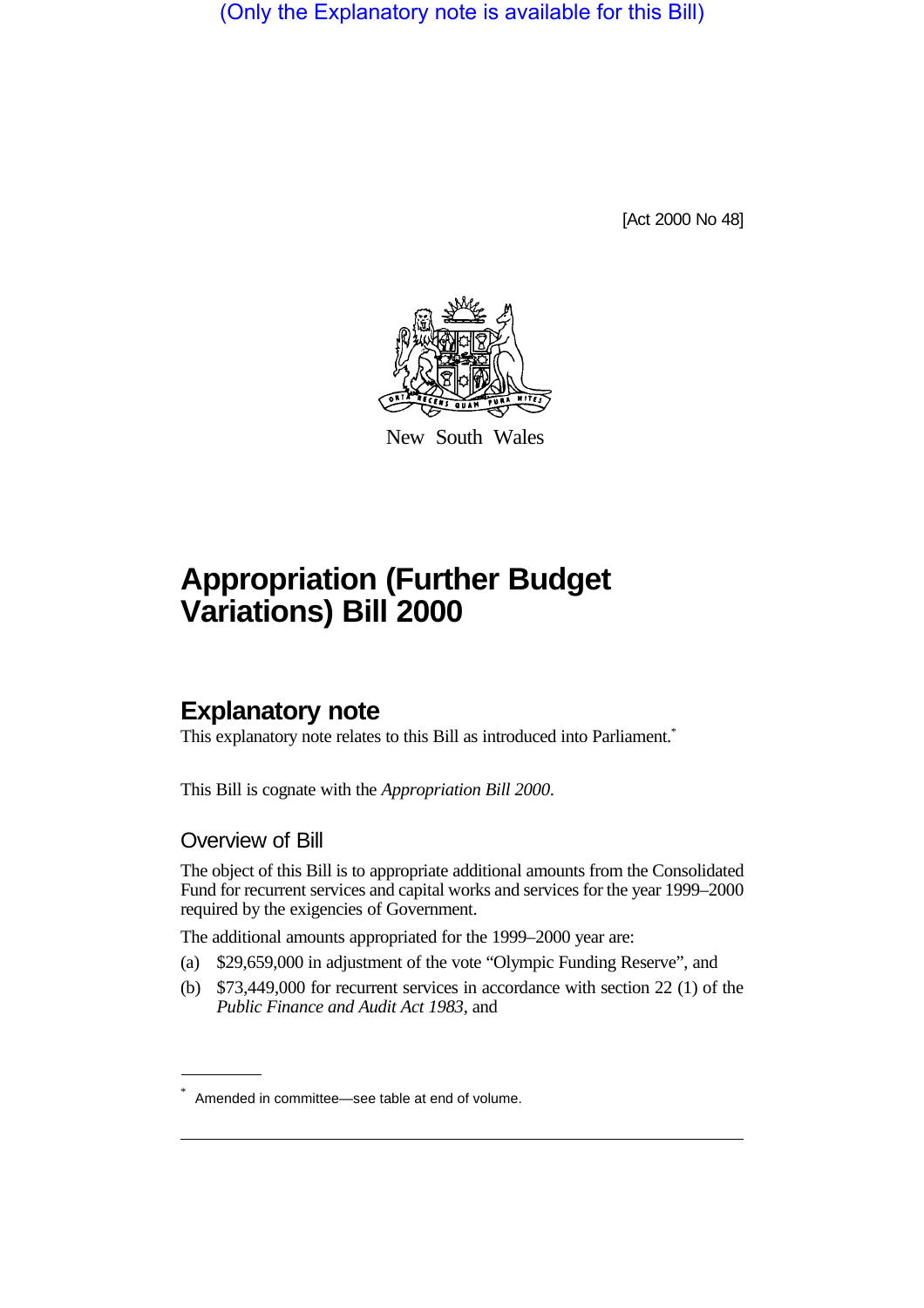Appropriation (Further Budget Variations) Bill 2000 [Act 2000 No 48]

Explanatory note

- (c) \$ 1,130,000 for capital works and services in accordance with section 22 (1) of the *Public Finance and Audit Act 1983*, and
- (d) \$403,400,000 for additional recurrent services.

### Outline of provisions

## **Part 1 Preliminary**

**Clause 1** sets out the name (also called the short title) of the proposed Act.

**Clause 2** provides that the proposed Act is taken to have commenced on 1 July 1999 which is the date of commencement of the *Appropriation Act 1999*.

## **Part 2 Budget variations 1999–2000**

**Clause 3** appropriates the additional amount in adjustment of the vote "Olympic Funding Reserve", 1999–2000, the details of which are set out in Column 1 of Schedule 1.

**Clause 4** appropriates the additional amounts for recurrent services and capital works and services under section 22 (1) of the *Public Finance and Audit Act 1983*, the details of which are set out in Column 2 of Schedule 1. Because these amounts are appropriated by the proposed Act, subclause (2) removes the requirement of the *Public Finance and Audit Act 1983* that details of them be included in the Appropriation Act for the 2000–2001 financial year.

**Clause 5** appropriates the additional amounts for recurrent services, the details of which are set out in Column 3 of Schedule 1.

## **Part 3 General**

**Clause 6** makes it clear that the sums appropriated by the proposed Act are in addition to any other sums appropriated in respect of the year 1999–2000.

**Clause 7** contains miscellaneous provisions concerning the operation of the proposed Act. Subclause (1) provides that the proposed Act is to be construed as part of the *Appropriation Act 1999*. (This emphasises that the appropriations are part of the budgetary process for the year 1999–2000, and ensures that terms are construed consistently.) Subclause (2) is consequential on subclause (1) and makes